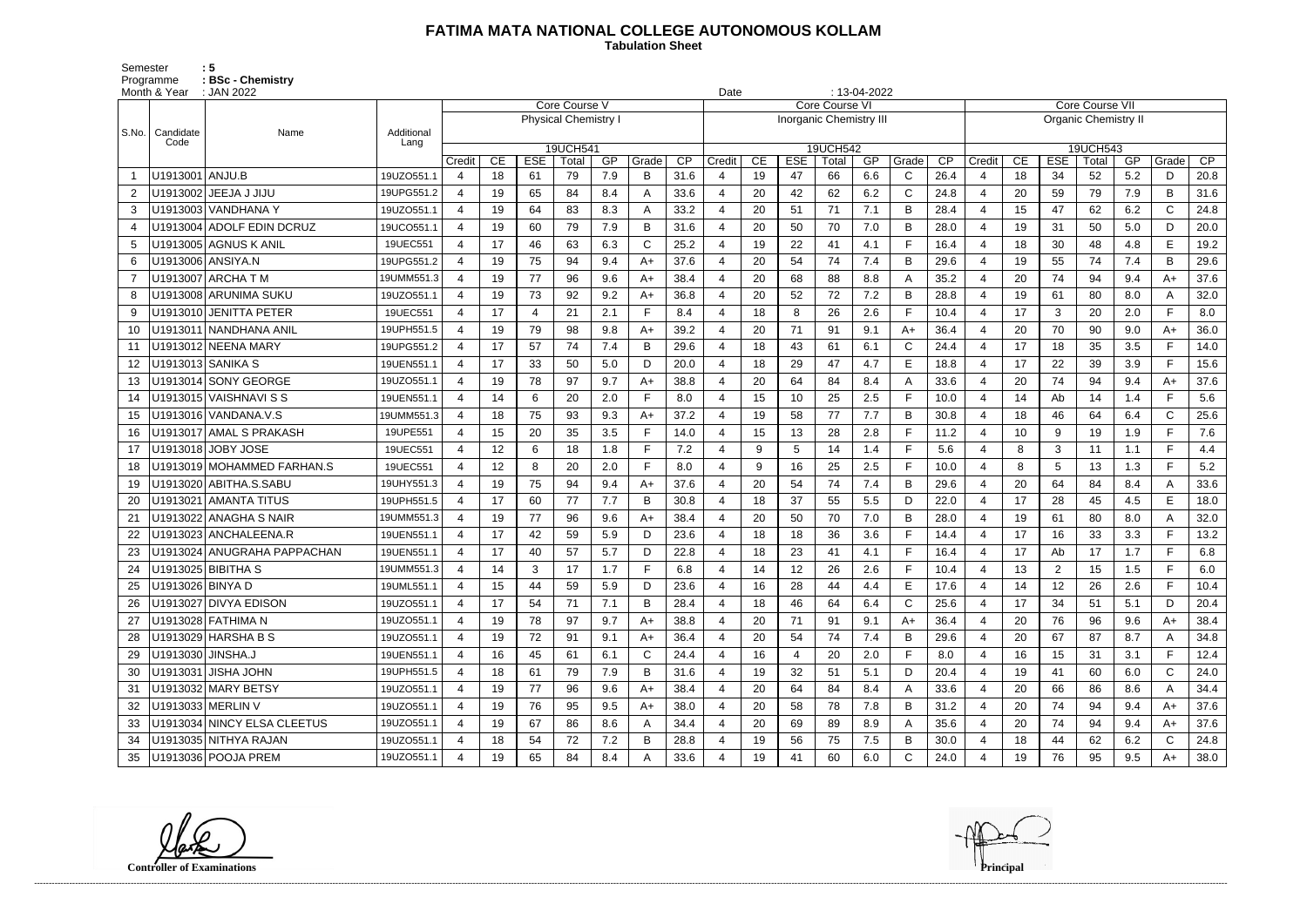|           |                   |                               | Core Course V      |                          |    |            |                             |     |       | Core Course VI  |        |    |            |                                |               |              |                 | Core Course VII |    |            |          |                             |              |      |  |
|-----------|-------------------|-------------------------------|--------------------|--------------------------|----|------------|-----------------------------|-----|-------|-----------------|--------|----|------------|--------------------------------|---------------|--------------|-----------------|-----------------|----|------------|----------|-----------------------------|--------------|------|--|
|           |                   |                               |                    |                          |    |            | <b>Physical Chemistry I</b> |     |       |                 |        |    |            | <b>Inorganic Chemistry III</b> |               |              |                 |                 |    |            |          | <b>Organic Chemistry II</b> |              |      |  |
| l S.No. l | Candidate<br>Code | Name                          | Additional<br>Lang |                          |    |            |                             |     |       |                 |        |    |            |                                |               |              |                 |                 |    |            |          |                             |              |      |  |
|           |                   |                               |                    |                          |    |            | 19UCH541                    |     |       |                 |        |    |            | 19UCH542                       |               |              |                 |                 |    |            | 19UCH543 |                             |              |      |  |
|           |                   |                               |                    | Credit                   | CE | <b>ESE</b> | Total                       | GP  | Grade | $\overline{CP}$ | Credit | СE | <b>ESE</b> | Total                          | GP            | Grade        | $\overline{CP}$ | Credit          | CE | <b>ESE</b> | Total    | GF                          | Grade        | CP   |  |
| 36        |                   | U1913037 PRIYANKA S           | 19UZO551.1         | 4                        | 18 | 77         | 95                          | 9.5 | A+    | 38.0            |        | 20 | 60         | 80                             | 8.0           | A            | 32.0            |                 | 18 | 43         | 61       | 6.1                         | $\mathsf{C}$ | 24.4 |  |
| 37        |                   | U1913038 RESHMA BIJU          | 19UBO551           | 4                        | 17 | 33         | 50                          | 5.0 |       | 20.0            |        | 17 | 22         | 39                             | 3.9           |              | 15.6            |                 | 17 | 36         | 53       | 5.3                         | D            | 21.2 |  |
| 38        |                   | U1913039 SANDRA S             | 19UZO551.1         | $\overline{A}$           | 19 | 73         | 92                          | 9.2 | A+    | 36.8            |        | 20 | 62         | 82                             | 8.2           | A            | 32.8            |                 | 20 | 62         | 82       | 8.2                         | A            | 32.8 |  |
| 39        |                   | U1913040 SANDRA S.KUMAR       | 19UZO551.1         | $\overline{4}$           | 18 | 67         | 85                          | 8.5 |       | 34.0            |        | 19 | 44         | 63                             | 6.3           | C            | 25.2            |                 | 18 | 40         | 58       | 5.8                         | D            | 23.2 |  |
| 40        |                   | U1913042 SHILPA SILVESTER     | 19UEN551.1         | $\boldsymbol{\varDelta}$ | 13 | 38         | 51                          | 5.1 |       | 20.4            |        | 14 | 22         | 36                             | 3.6           |              | 14.4            |                 | 13 |            | 20       | 2.0                         |              | 8.0  |  |
| 41        |                   | U1913043 SIBI TITUS           | 19UBO551           | $\overline{4}$           | 13 | 43         | 56                          | 5.6 | D.    | 22.4            |        | 14 |            | 22                             | 2.2           | F            | 8.8             | $\overline{4}$  | 14 | 5          | 19       | 1.9                         |              | 7.6  |  |
| 42        |                   | U1913044 SMITHA MARY          | 19UZO551.1         | Δ                        | 18 | 65         | 83                          | 8.3 | A     | 33.2            |        | 18 | 40         | 58                             | 5.8           | D.           | 23.2            |                 | 18 | 62         | 80       | 8.0                         | A            | 32.0 |  |
| 43        | U1913045 SONA.S   |                               | 19UPH551.5         | $\boldsymbol{\varDelta}$ | 14 | 15         | 29                          | 2.9 |       | 11.6            |        | 15 | 9          | 24                             | 2.4           | F            | 9.6             |                 | 14 | 5          | 19       | 1.9                         |              | 7.6  |  |
| 44        |                   | U1913046 TEENA PRASAD         | 19UPG551.2         | 4                        | 19 | 65         | 84                          | 8.4 |       | 33.6            |        | 19 | 52         | 71                             | 7.1           | B            | 28.4            |                 | 20 | 58         | 78       | 7.8                         | B            | 31.2 |  |
| 45        |                   | U1913047 ALLEN ANTONY ANDREWS | 19UEC551           | $\overline{A}$           | 18 | 75         | 93                          | 9.3 | A+    | 37.2            |        | 19 | 44         | 63                             | 6.3           | $\mathsf{C}$ | 25.2            |                 | 18 | 40         | 58       | 5.8                         | D            | 23.2 |  |
| 46        |                   | U1913048 GIRINATH S R         | 19UEC551           | 4                        | 13 |            | 20                          | 2.0 |       | 8.0             |        | 9  |            | 14                             | $\mathsf{.4}$ |              | 5.6             |                 | 9  | 3          | 12       | 1.2                         |              | 4.8  |  |
| 47        | U1913049 GOKUL.P  |                               | 19UBO551           | $\overline{4}$           | 19 | 75         | 94                          | 9.4 | A+    | 37.6            |        | 20 | 57         | 77                             | 7.7           | B            | 30.8            |                 | 20 | 51         | 71       | 7.1                         | B            | 28.4 |  |
| 48        |                   | U1913050 JITHIN THOMAS CHACKO | 19UCO551.1         | $\overline{4}$           | 18 | 73         | 91                          | 9.1 | A+    | 36.4            |        | 19 | 54         | 73                             | 7.3           | B            | 29.2            | -4              | 18 | 42         | 60       | 6.0                         | $\mathsf{C}$ | 24.0 |  |
| 49        |                   | U1913051 JOSON J.JAMES        | 19UCO551.1         | 4                        | 18 | 58         | 76                          | 7.6 |       | 30.4            |        | 18 | 45         | 63                             | 6.3           | C.           | 25.2            |                 | 18 | 33         | 51       | 5.1                         | D            | 20.4 |  |
| 50        |                   | U1913052 K R ABHINANDH        | 19UHY551.3         | $\overline{4}$           | 13 | 14         | 27                          | 2.7 |       | 10.8            |        | 9  | 8          | 17                             | 1.7           | F            | 6.8             |                 | 13 | 5          | 18       | 1.8                         |              | 7.2  |  |
| 51        |                   | U1913054 THEJAS THAHIR        | 19UEC551           |                          | 17 | 24         | 41                          | 4.1 |       | 16.4            |        | 19 | 37         | 56                             | 5.6           | D            | 22.4            | 4               | 17 | 14         | 31       | 3.1                         |              | 12.4 |  |

(D **Controller of Examinations**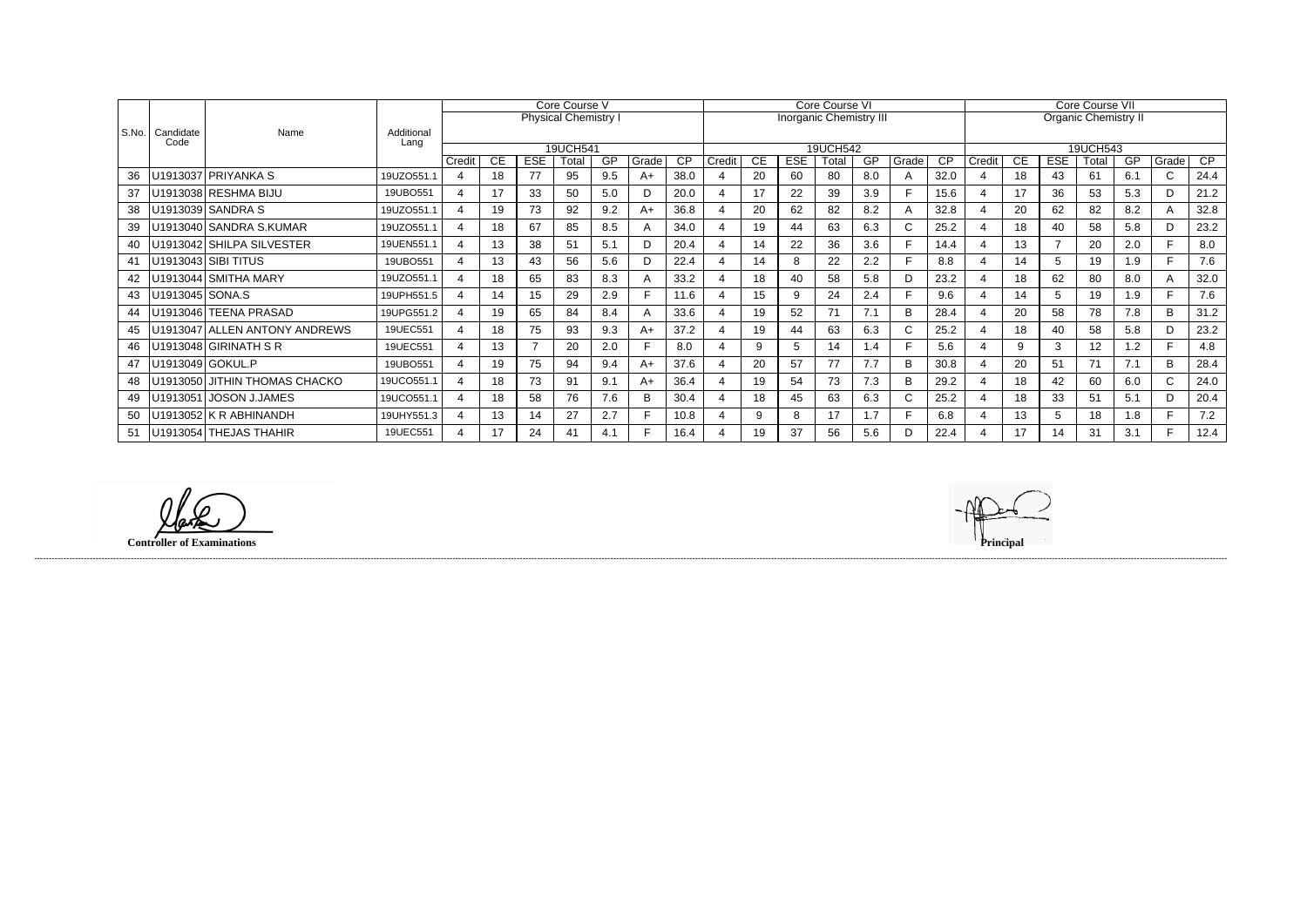|       |                   |                             |                    |        |    |            | <b>Core Course VIII</b>              |      |       | <b>Core Course IX</b> |                                               |    |            |                   |      |              |      |  |
|-------|-------------------|-----------------------------|--------------------|--------|----|------------|--------------------------------------|------|-------|-----------------------|-----------------------------------------------|----|------------|-------------------|------|--------------|------|--|
|       |                   |                             |                    |        |    |            | Inorganic Volumetric Analysis Lab II |      |       |                       | <b>Physical Chemistry Experiments Lab III</b> |    |            |                   |      |              |      |  |
| S.No. | Candidate<br>Code | Name                        | Additional<br>Lang |        |    |            |                                      |      |       |                       |                                               |    |            |                   |      |              |      |  |
|       |                   |                             |                    | Credit | CE | <b>ESE</b> | 19UCH544<br>Total                    | GP   | Grade | $\overline{CP}$       | Credit                                        | CE | <b>ESE</b> | 19UCH545<br>Total | GP   | Grade        | CP   |  |
|       | U1913001 ANJU.B   |                             | 19UZO551.1         | 3      | 20 | 79         | 99                                   | 9.9  | $A+$  | 29.7                  | $\overline{2}$                                | 20 | 79         | 99                | 9.9  | $A+$         | 19.8 |  |
| 2     |                   | U1913002 JEEJA J JIJU       | 19UPG551.2         | 3      | 20 | 80         | 100                                  | 10.0 | $A+$  | 30.0                  | $\overline{2}$                                | 20 | 80         | 100               | 10.0 | $A+$         | 20.0 |  |
| 3     |                   | U1913003 VANDHANA Y         | 19UZO551.1         | 3      | 20 | 80         | 100                                  | 10.0 | $A+$  | 30.0                  | $\overline{2}$                                | 20 | 78         | 98                | 9.8  | $A+$         | 19.6 |  |
| 4     |                   | U1913004 ADOLF EDIN DCRUZ   | 19UCO551.1         | 3      | 20 | 76         | 96                                   | 9.6  | $A+$  | 28.8                  | $\overline{2}$                                | 19 | 78         | 97                | 9.7  | $A+$         | 19.4 |  |
| 5     |                   | U1913005 AGNUS K ANIL       | 19UEC551           | 3      | 20 | 78         | 98                                   | 9.8  | $A+$  | 29.4                  | $\overline{2}$                                | 20 | 78         | 98                | 9.8  | $A+$         | 19.6 |  |
| 6     |                   | U1913006 ANSIYA.N           | 19UPG551.2         | 3      | 20 | 79         | 99                                   | 9.9  | $A+$  | 29.7                  | $\overline{2}$                                | 20 | 80         | 100               | 10.0 | $A+$         | 20.0 |  |
| 7     |                   | U1913007 ARCHA T M          | 19UMM551.3         | 3      | 20 | 80         | 100                                  | 10.0 | $A+$  | 30.0                  | $\overline{2}$                                | 20 | 80         | 100               | 10.0 | $A+$         | 20.0 |  |
| 8     |                   | U1913008 ARUNIMA SUKU       | 19UZO551.1         | 3      | 20 | 78         | 98                                   | 9.8  | $A+$  | 29.4                  | $\overline{2}$                                | 20 | 80         | 100               | 10.0 | $A+$         | 20.0 |  |
| 9     |                   | U1913010 JENITTA PETER      | 19UEC551           | 3      | 20 | 78         | 98                                   | 9.8  | $A+$  | 29.4                  | $\overline{2}$                                | 20 | 74         | 94                | 9.4  | $A+$         | 18.8 |  |
| 10    |                   | U1913011 NANDHANA ANIL      | 19UPH551.5         | 3      | 20 | 80         | 100                                  | 10.0 | $A+$  | 30.0                  | $\overline{c}$                                | 20 | 79         | 99                | 9.9  | A+           | 19.8 |  |
| 11    |                   | U1913012 NEENA MARY         | 19UPG551.2         | 3      | 20 | 80         | 100                                  | 10.0 | $A+$  | 30.0                  | $\overline{2}$                                | 20 | 80         | 100               | 10.0 | $A+$         | 20.0 |  |
| 12    |                   | U1913013 SANIKA S           | 19UEN551.1         | 3      | 19 | 74         | 93                                   | 9.3  | $A+$  | 27.9                  | $\overline{2}$                                | 20 | 75         | 95                | 9.5  | $A+$         | 19.0 |  |
| 13    |                   | U1913014 SONY GEORGE        | 19UZO551.1         | 3      | 20 | 80         | 100                                  | 10.0 | $A+$  | 30.0                  | $\overline{2}$                                | 20 | 79         | 99                | 9.9  | $A+$         | 19.8 |  |
| 14    |                   | U1913015 VAISHNAVI S S      | 19UEN551.1         | 3      | 17 | 76         | 93                                   | 9.3  | $A+$  | 27.9                  | $\overline{2}$                                | 14 | 77         | 91                | 9.1  | $A+$         | 18.2 |  |
| 15    |                   | U1913016 VANDANA.V.S        | 19UMM551.3         | 3      | 20 | 75         | 95                                   | 9.5  | $A+$  | 28.5                  | $\overline{2}$                                | 20 | 80         | 100               | 10.0 | $A+$         | 20.0 |  |
| 16    |                   | U1913017 AMAL S PRAKASH     | 19UPE551           | 3      | 17 | 70         | 87                                   | 8.7  | A     | 26.1                  | $\overline{2}$                                | 17 | 72         | 89                | 8.9  | Α            | 17.8 |  |
| 17    |                   | U1913018 JOBY JOSE          | 19UEC551           | 3      | 12 | 64         | 76                                   | 7.6  | B     | 22.8                  | $\overline{2}$                                | 11 | 55         | 66                | 6.6  | $\mathsf{C}$ | 13.2 |  |
| 18    |                   | U1913019 MOHAMMED FARHAN.S  | 19UEC551           | 3      | 14 | 68         | 82                                   | 8.2  | Α     | 24.6                  | $\overline{2}$                                | 14 | 78         | 92                | 9.2  | $A+$         | 18.4 |  |
| 19    |                   | U1913020 ABITHA.S.SABU      | 19UHY551.3         | 3      | 20 | 80         | 100                                  | 10.0 | $A+$  | 30.0                  | $\overline{2}$                                | 20 | 80         | 100               | 10.0 | $A+$         | 20.0 |  |
| 20    |                   | U1913021 AMANTA TITUS       | 19UPH551.5         | 3      | 20 | 77         | 97                                   | 9.7  | $A+$  | 29.1                  | 2                                             | 20 | 78         | 98                | 9.8  | $A+$         | 19.6 |  |
| 21    |                   | U1913022 ANAGHA S NAIR      | 19UMM551.3         | 3      | 20 | 79         | 99                                   | 9.9  | $A+$  | 29.7                  | $\overline{2}$                                | 20 | 79         | 99                | 9.9  | $A+$         | 19.8 |  |
| 22    |                   | U1913023 ANCHALEENA.R       | 19UEN551.1         | 3      | 20 | 80         | 100                                  | 10.0 | $A+$  | 30.0                  | $\overline{2}$                                | 20 | 74         | 94                | 9.4  | $A+$         | 18.8 |  |
| 23    |                   | U1913024 ANUGRAHA PAPPACHAN | 19UEN551.1         | 3      | 19 | 75         | 94                                   | 9.4  | $A+$  | 28.2                  | $\overline{2}$                                | 19 | 74         | 93                | 9.3  | $A+$         | 18.6 |  |
| 24    |                   | U1913025 BIBITHA S          | 19UMM551.3         | 3      | 17 | 71         | 88                                   | 8.8  | Α     | 26.4                  | $\overline{2}$                                | 16 | 76         | 92                | 9.2  | $A+$         | 18.4 |  |
| 25    | U1913026 BINYA D  |                             | 19UML551.1         | 3      | 17 | 71         | 88                                   | 8.8  | А     | 26.4                  | $\overline{\mathbf{c}}$                       | 17 | 74         | 91                | 91   | A+           | 18.2 |  |
| 26    |                   | U1913027 DIVYA EDISON       | 19UZO551.1         | 3      | 20 | 71         | 91                                   | 9.1  | $A+$  | 27.3                  | $\overline{2}$                                | 20 | 73         | 93                | 9.3  | A+           | 18.6 |  |
| 27    |                   | U1913028 FATHIMA N          | 19UZO551.1         | 3      | 20 | 80         | 100                                  | 10.0 | $A+$  | 30.0                  | $\overline{2}$                                | 20 | 80         | 100               | 10.0 | A+           | 20.0 |  |
| 28    |                   | U1913029 HARSHA B S         | 19UZO551.1         | 3      | 20 | 80         | 100                                  | 10.0 | $A+$  | 30.0                  | $\overline{2}$                                | 20 | 69         | 89                | 8.9  | A            | 17.8 |  |
| 29    | U1913030 JINSHA.J |                             | 19UEN551.1         | 3      | 19 | 79         | 98                                   | 9.8  | $A+$  | 29.4                  | $\overline{2}$                                | 19 | 77         | 96                | 9.6  | A+           | 19.2 |  |
| 30    |                   | U1913031 JISHA JOHN         | 19UPH551.5         | 3      | 20 | 78         | 98                                   | 9.8  | $A+$  | 29.4                  | $\overline{2}$                                | 20 | 78         | 98                | 9.8  | A+           | 19.6 |  |
| 31    |                   | U1913032 MARY BETSY         | 19UZO551.1         | 3      | 20 | 80         | 100                                  | 10.0 | $A+$  | 30.0                  | $\overline{2}$                                | 20 | 78         | 98                | 9.8  | A+           | 19.6 |  |
| 32    |                   | U1913033 MERLIN V           | 19UZO551.1         | 3      | 20 | 80         | 100                                  | 10.0 | $A+$  | 30.0                  | $\overline{c}$                                | 20 | 80         | 100               | 10.0 | A+           | 20.0 |  |
| 33    |                   | U1913034 NINCY ELSA CLEETUS | 19UZO551.1         | 3      | 20 | 80         | 100                                  | 10.0 | $A+$  | 30.0                  | $\overline{c}$                                | 20 | 79         | 99                | 9.9  | A+           | 19.8 |  |
| 34    |                   | U1913035 NITHYA RAJAN       | 19UZO551.1         | 3      | 19 | 80         | 99                                   | 9.9  | A+    | 29.7                  | $\overline{2}$                                | 20 | 78         | 98                | 9.8  | A+           | 19.6 |  |
| 35    |                   | U1913036 POOJA PREM         | 19UZO551.1         | 3      | 20 | 80         | 100                                  | 10.0 | A+    | 30.0                  | $\overline{2}$                                | 20 | 80         | 100               | 10.0 | A+           | 20.0 |  |

**Controller of Examinations**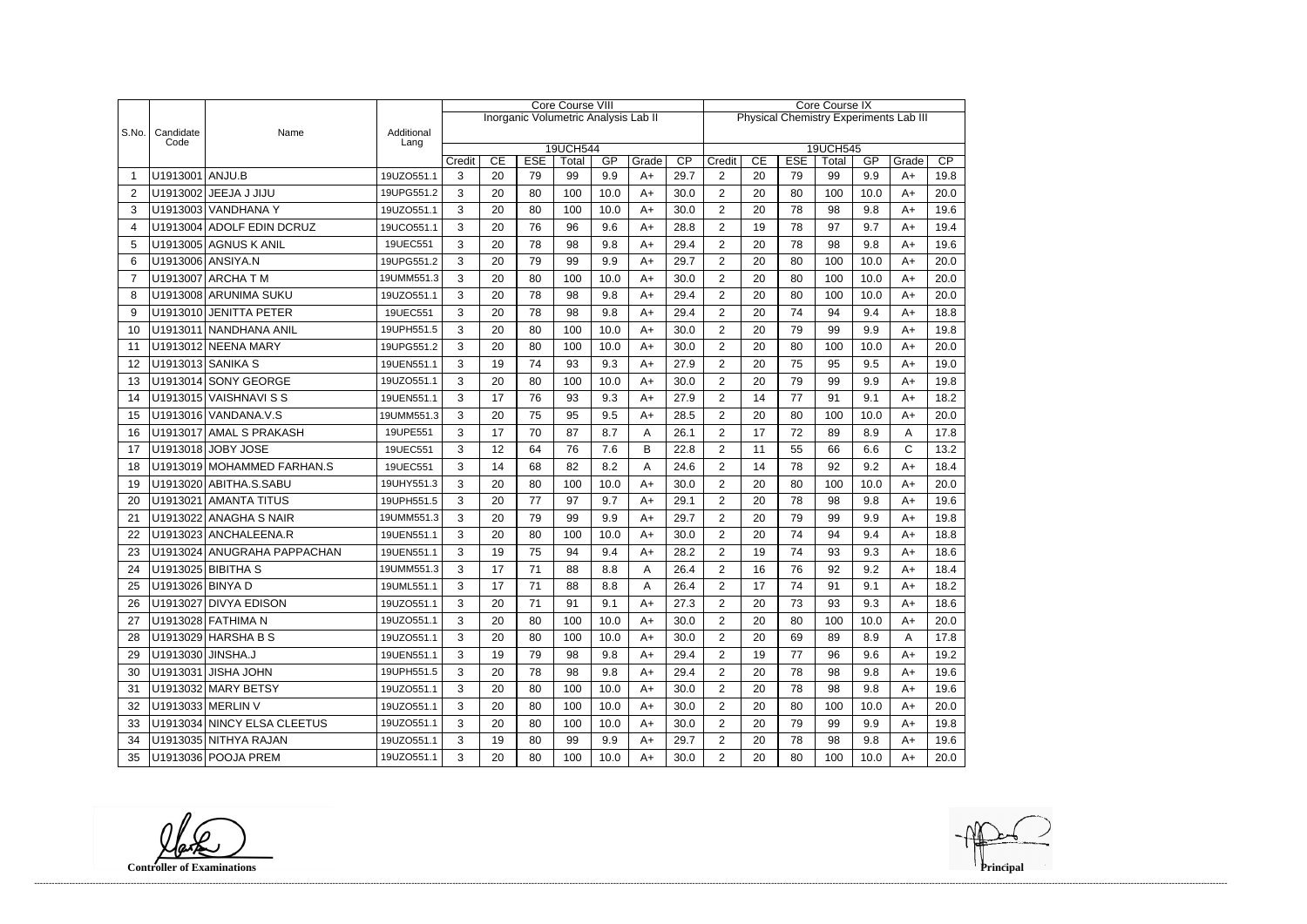|       |                 |                               |            |        |    |                                      | Core Course VIII |      |       |                 | Core Course IX |    |            |              |      |                                        |                 |  |
|-------|-----------------|-------------------------------|------------|--------|----|--------------------------------------|------------------|------|-------|-----------------|----------------|----|------------|--------------|------|----------------------------------------|-----------------|--|
|       |                 |                               |            |        |    | Inorganic Volumetric Analysis Lab II |                  |      |       |                 |                |    |            |              |      | Physical Chemistry Experiments Lab III |                 |  |
| S.No. | Candidate       | Name                          | Additional |        |    |                                      |                  |      |       |                 |                |    |            |              |      |                                        |                 |  |
|       | Code            |                               | Lang       |        |    |                                      | 19UCH544         |      |       |                 |                |    |            | 19UCH545     |      |                                        |                 |  |
|       |                 |                               |            | Credit | CE | <b>ESE</b>                           | Total            | GP   | Grade | $\overline{CP}$ | Credit         | CE | <b>ESE</b> | <b>Total</b> | GP   | Grade                                  | $\overline{CP}$ |  |
| 36    |                 | U1913037 PRIYANKA S           | 19UZO551.1 | 3      | 20 | 78                                   | 98               | 9.8  | A+    | 29.4            | 2              | 19 | 80         | 99           | 9.9  | A+                                     | 19.8            |  |
| 37    |                 | U1913038 RESHMA BIJU          | 19UBO551   | 3      | 20 | 80                                   | 100              | 10.0 | A+    | 30.0            | $\overline{2}$ | 20 | 73         | 93           | 9.3  | A+                                     | 18.6            |  |
| 38    |                 | U1913039 SANDRA S             | 19UZO551.1 | 3      | 20 | 80                                   | 100              | 10.0 | $A+$  | 30.0            | $\overline{2}$ | 20 | 79         | 99           | 9.9  | A+                                     | 19.8            |  |
| 39    |                 | U1913040 SANDRA S.KUMAR       | 19UZO551.1 | 3      | 20 | 76                                   | 96               | 9.6  | $A+$  | 28.8            | $\overline{2}$ | 20 | 79         | 99           | 9.9  | A+                                     | 19.8            |  |
| 40    |                 | U1913042 SHILPA SILVESTER     | 19UEN551.1 | 3      | 17 | 77                                   | 94               | 9.4  | $A+$  | 28.2            | $\overline{2}$ | 17 | 70         | 87           | 8.7  | A                                      | 17.4            |  |
| 41    |                 | U1913043 SIBI TITUS           | 19UBO551   | 3      | 19 | 74                                   | 93               | 9.3  | $A+$  | 27.9            | $\overline{2}$ | 19 | 76         | 95           | 9.5  | $A+$                                   | 19.0            |  |
| 42    |                 | U1913044 SMITHA MARY          | 19UZO551.1 | 3      | 20 | 72                                   | 92               | 9.2  | A+    | 27.6            | $\overline{2}$ | 20 | 78         | 98           | 9.8  | A+                                     | 19.6            |  |
| 43    | U1913045 SONA.S |                               | 19UPH551.5 | 3      | 15 | 78                                   | 93               | 9.3  | A+    | 27.9            | $\overline{2}$ | 15 | 78         | 93           | 9.3  | A+                                     | 18.6            |  |
| 44    |                 | U1913046 TEENA PRASAD         | 19UPG551.2 | 3      | 20 | 80                                   | 100              | 10.0 | $A+$  | 30.0            | $\overline{2}$ | 20 | 80         | 100          | 10.0 | $A+$                                   | 20.0            |  |
| 45    |                 | U1913047 ALLEN ANTONY ANDREWS | 19UEC551   | 3      | 20 | 63                                   | 83               | 8.3  | A     | 24.9            | $\overline{2}$ | 20 | 70         | 90           | 9.0  | A+                                     | 18.0            |  |
| 46    |                 | U1913048 GIRINATH S R         | 19UEC551   | 3      | 13 | 47                                   | 60               | 6.0  | C     | 18.0            | 2              | 11 | 68         | 79           | 7.9  | В                                      | 15.8            |  |
| 47    |                 | U1913049 GOKUL.P              | 19UBO551   | 3      | 20 | 76                                   | 96               | 9.6  | $A+$  | 28.8            | $\overline{2}$ | 19 | 80         | 99           | 9.9  | $A+$                                   | 19.8            |  |
| 48    |                 | U1913050 JITHIN THOMAS CHACKO | 19UCO551.1 | 3      | 19 | 74                                   | 93               | 9.3  | A+    | 27.9            | 2              | 18 | 76         | 94           | 9.4  | A+                                     | 18.8            |  |
| 49    |                 | U1913051 JOSON J.JAMES        | 19UCO551.1 | 3      | 19 | 72                                   | 91               | 9.1  | $A+$  | 27.3            | $\overline{2}$ | 19 | 78         | 97           | 9.7  | A+                                     | 19.4            |  |
| 50    |                 | $U1913052$ K R ABHINANDH      | 19UHY551.3 | 3      | 14 | 28                                   | 42               | 4.2  | E     | 12.6            | $\overline{2}$ | 13 | 49         | 62           | 6.2  | C                                      | 12.4            |  |
| 51    |                 | U1913054 THEJAS THAHIR        | 19UEC551   | 3      | 20 | 78                                   | 98               | 9.8  | A+    | 29.4            | $\overline{2}$ | 20 | 77         | 97           | 9.7  | $A+$                                   | 19.4            |  |

**Controller of Examinations Principal**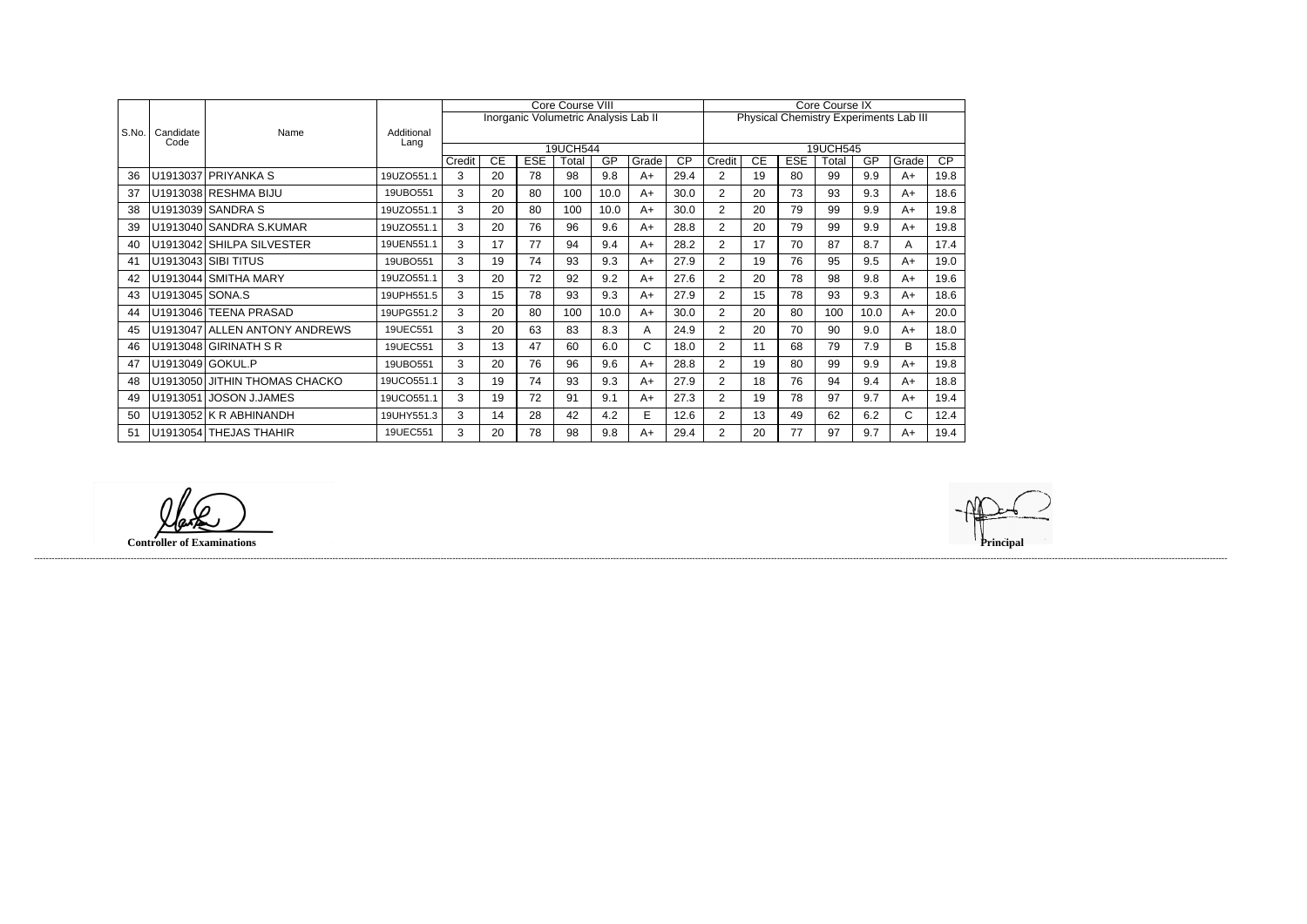|                |                   |                             |                    | Open Course    |    |                |       |      |       |                 |                          |                          |              |               |  |
|----------------|-------------------|-----------------------------|--------------------|----------------|----|----------------|-------|------|-------|-----------------|--------------------------|--------------------------|--------------|---------------|--|
|                |                   |                             |                    |                |    |                |       |      |       |                 |                          |                          |              |               |  |
| S.No.          | Candidate<br>Code | Name                        | Additional<br>Lang |                |    |                |       |      |       |                 | Total                    | <b>SCPA</b>              | Grade        | Result        |  |
|                |                   |                             |                    | Credit         | CE | <b>ESE</b>     | Total | GP   | Grade | $\overline{CP}$ |                          |                          |              |               |  |
| -1             | U1913001          | ANJU.B                      | 19UZO551.1         | $\overline{2}$ | 18 | 54             | 72    | 7.2  | в     | 14.4            | 142.7                    | 7.51                     | B            | PASSED        |  |
| 2              | U1913002          | JEEJA J JIJU                | 19UPG551.2         | $\overline{2}$ | 20 | 71             | 91    | 9.1  | A+    | 18.2            | 158.2                    | 8.33                     | Α            | PASSED        |  |
| 3              |                   | U1913003 VANDHANA Y         | 19UZO551.1         | $\overline{2}$ | 12 | 70             | 82    | 8.2  | A     | 16.4            | 152.4                    | 8.02                     | A            | <b>PASSED</b> |  |
| 4              |                   | U1913004 ADOLF EDIN DCRUZ   | 19UCO551.1         | $\overline{2}$ | 20 | 45             | 65    | 6.5  | C     | 13.0            | 140.8                    | 7.41                     | B            | PASSED        |  |
| 5              |                   | U1913005 AGNUS K ANIL       | 19UEC551           | $\overline{2}$ | 18 | 43             | 61    | 6.1  | C     | 12.2            | $\blacksquare$           | $\blacksquare$           | F            | <b>FAILED</b> |  |
| 6              |                   | U1913006 ANSIYA.N           | 19UPG551.2         | $\overline{2}$ | 17 | 62             | 79    | 7.9  | В     | 15.8            | 162.3                    | 8.54                     | Α            | PASSED        |  |
| $\overline{7}$ |                   | U1913007 ARCHA T M          | 19UMM551.3         | $\overline{2}$ | 20 | 80             | 100   | 10.0 | A+    | 20.0            | 181.2                    | 9.54                     | $A+$         | PASSED        |  |
| 8              |                   | U1913008 ARUNIMA SUKU       | 19UZO551.1         | $\overline{2}$ | 15 | 67             | 82    | 8.2  | A     | 16.4            | 163.4                    | 8.60                     | A            | <b>PASSED</b> |  |
| 9              |                   | U1913010 JENITTA PETER      | 19UEC551           | $\overline{2}$ | 19 | 51             | 70    | 7.0  | B     | 14.0            |                          |                          | F            | <b>FAILED</b> |  |
| 10             | U1913011          | NANDHANA ANIL               | 19UPH551.5         | $\overline{2}$ | 20 | 77             | 97    | 9.7  | A+    | 19.4            | 180.8                    | 9.52                     | $A+$         | PASSED        |  |
| 11             |                   | U1913012 NEENA MARY         | 19UPG551.2         | 2              | 17 | 60             | 77    | 7.7  | B     | 15.4            | $\blacksquare$           | $\blacksquare$           | F            | <b>FAILED</b> |  |
| 12             |                   | U1913013 SANIKA S           | 19UEN551.1         | $\overline{2}$ | 19 | 61             | 80    | 8.0  | Α     | 16.0            | $\overline{\phantom{a}}$ | $\blacksquare$           | F            | <b>FAILED</b> |  |
| 13             |                   | U1913014 SONY GEORGE        | 19UZO551.1         | $\overline{2}$ | 18 | 74             | 92    | 9.2  | A+    | 18.4            | 178.2                    | 9.38                     | A+           | <b>PASSED</b> |  |
| 14             |                   | U1913015 VAISHNAVI S S      | 19UEN551.1         | $\overline{2}$ | 20 | 52             | 72    | 7.2  | В     | 14.4            |                          |                          | F            | <b>FAILED</b> |  |
| 15             |                   | U1913016 VANDANA.V.S        | 19UMM551.3         | $\overline{2}$ | 20 | 80             | 100   | 10.0 | A+    | 20.0            | 162.1                    | 8.53                     | A            | PASSED        |  |
| 16             |                   | U1913017 AMAL S PRAKASH     | 19UPE551           | $\overline{2}$ | 12 | 35             | 47    | 4.7  | E     | 9.4             |                          |                          | F            | <b>FAILED</b> |  |
| 17             |                   | U1913018 JOBY JOSE          | 19UEC551           | $\overline{2}$ | 18 | 31             | 49    | 4.9  | E     | 9.8             | $\blacksquare$           |                          | F            | <b>FAILED</b> |  |
| 18             |                   | U1913019 MOHAMMED FARHAN.S  | 19UEC551           | 2              | 18 | $\overline{7}$ | 25    | 2.5  | F     | 5.0             | $\blacksquare$           | $\overline{\phantom{a}}$ | F            | <b>FAILED</b> |  |
| 19             |                   | U1913020 ABITHA.S.SABU      | 19UHY551.3         | $\overline{2}$ | 19 | 57             | 76    | 7.6  | В     | 15.2            | 166.0                    | 8.74                     | A            | PASSED        |  |
| 20             | U1913021          | AMANTA TITUS                | 19UPH551.5         | $\overline{2}$ | 16 | 32             | 48    | 4.8  | E     | 9.6             | 129.1                    | 6.79                     | $\mathsf{C}$ | PASSED        |  |
| 21             | U1913022          | <b>ANAGHA S NAIR</b>        | 19UMM551.3         | 2              | 20 | 80             | 100   | 10.0 | A+    | 20.0            | 167.9                    | 8.84                     | A            | PASSED        |  |
| 22             |                   | U1913023 ANCHALEENA.R       | 19UEN551.1         | $\overline{2}$ | 19 | 68             | 87    | 8.7  | A     | 17.4            | $\blacksquare$           | $\overline{a}$           | F            | <b>FAILED</b> |  |
| 23             |                   | U1913024 ANUGRAHA PAPPACHAN | 19UEN551.1         | $\overline{2}$ | 20 | 72             | 92    | 9.2  | A+    | 18.4            | $\blacksquare$           | $\blacksquare$           | F            | <b>FAILED</b> |  |
| 24             |                   | U1913025 BIBITHA S          | 19UMM551.3         | $\overline{2}$ | 20 | 66             | 86    | 8.6  | A     | 17.2            | $\blacksquare$           |                          | F            | <b>FAILED</b> |  |
| 25             | U1913026 BINYA D  |                             | 19UML551.1         | $\overline{2}$ | 19 | 72             | 91    | 9.1  | $A+$  | 18.2            | $\sim$                   | $\sim$                   | $\mathsf F$  | <b>FAILED</b> |  |
| 26             |                   | U1913027 DIVYA EDISON       | 19UZO551.1         | $\overline{2}$ | 16 | 62             | 78    | 7.8  | B     | 15.6            | 135.9                    | 7.15                     | B            | <b>PASSED</b> |  |
| 27             |                   | U1913028 FATHIMA N          | 19UZO551.1         | $\overline{2}$ | 18 | 79             | 97    | 9.7  | $A+$  | 19.4            | 183.0                    | 9.63                     | $A+$         | PASSED        |  |
| 28             |                   | U1913029 HARSHA B S         | 19UZO551.1         | $\overline{2}$ | 16 | 77             | 93    | 9.3  | A+    | 18.6            | 167.2                    | 8.80                     | A            | PASSED        |  |
| 29             | U1913030 JINSHA.J |                             | 19UEN551.1         | $\overline{2}$ | 19 | 51             | 70    | 7.0  | B     | 14.0            | $\sim$                   | $\sim$                   | F            | <b>FAILED</b> |  |
| 30             |                   | U1913031 JISHA JOHN         | 19UPH551.5         | $\overline{2}$ | 17 | 59             | 76    | 7.6  | B     | 15.2            | 140.2                    | 7.38                     | B            | PASSED        |  |
| 31             |                   | U1913032 MARY BETSY         | 19UZO551.1         | $\overline{2}$ | 19 | 77             | 96    | 9.6  | A+    | 19.2            | 175.2                    | 9.22                     | A+           | PASSED        |  |
| 32             |                   | U1913033 MERLIN V           | 19UZO551.1         | $\overline{2}$ | 19 | 76             | 95    | 9.5  | A+    | 19.0            | 175.8                    | 9.25                     | A+           | PASSED        |  |
| 33             |                   | U1913034 NINCY ELSA CLEETUS | 19UZO551.1         | $\overline{2}$ | 18 | 71             | 89    | 8.9  | A     | 17.8            | 175.2                    | 9.22                     | A+           | PASSED        |  |
| 34             |                   | U1913035 NITHYA RAJAN       | 19UZO551.1         | $\overline{2}$ | 14 | 65             | 79    | 7.9  | B     | 15.8            | 148.7                    | 7.83                     | B            | <b>PASSED</b> |  |
| 35             |                   | U1913036 POOJA PREM         | 19UZO551.1         | $2^{\circ}$    | 14 | 69             | 83    | 8.3  | A     | 16.6            | 162.2                    | 8.54                     | A            | <b>PASSED</b> |  |

**Controller of Examinations**